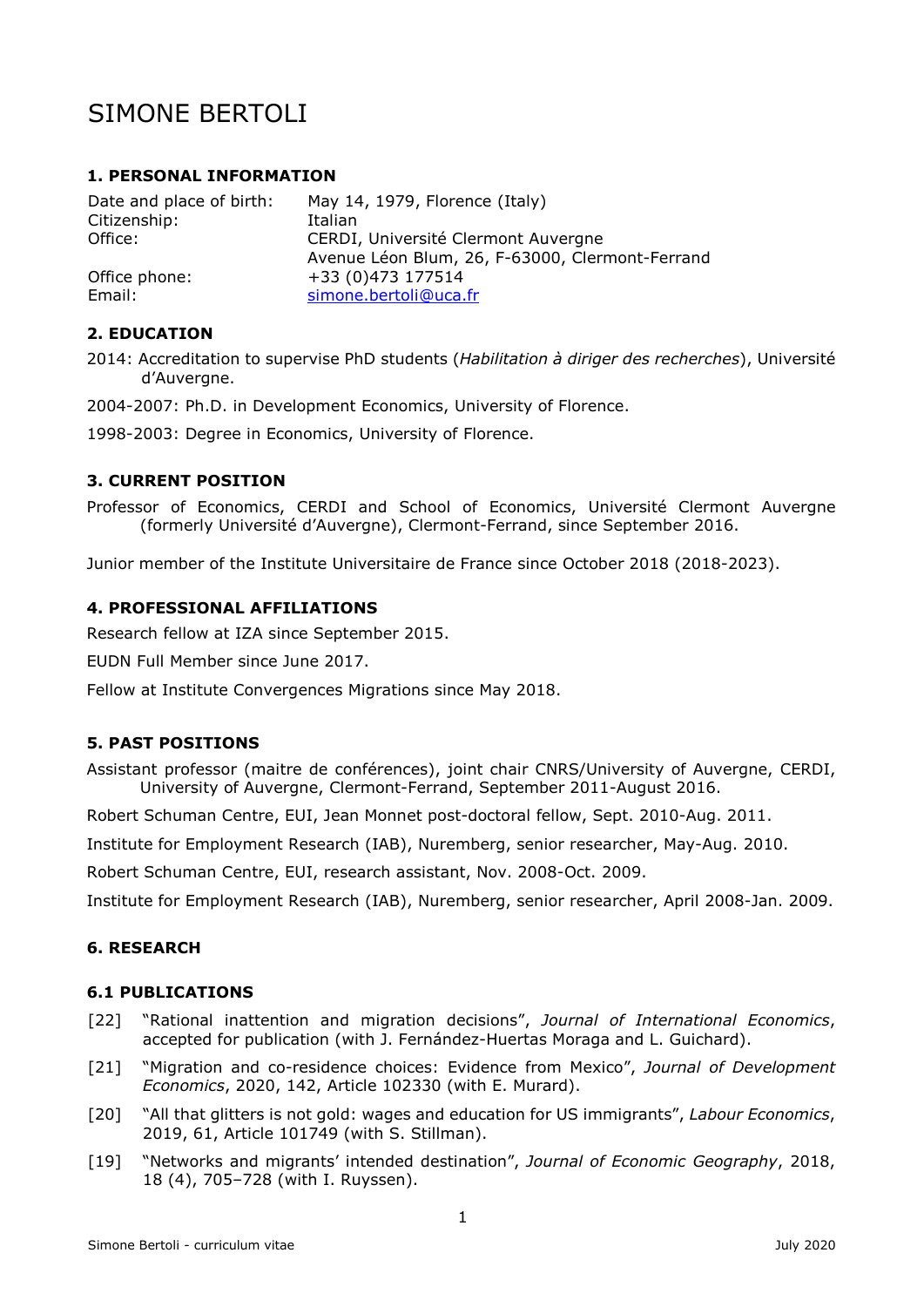- [18] "The Elasticity of the Migrant Labor Supply: Evidence from Temporary Filipino Migrants", *Journal of Development Studies*, 2017, 53(11), 1822-1834 (with J. Fernández-Huertas Moraga and S. Keita).
- [17] "The European Crisis and Migration to Germany", *Regional Science and Urban Economics*, 2016, 60, 61-72 (with H. Brücker and J. Fernández-Huertas Moraga).
- [16] "Can selective immigration policies reduce migrants' quality?", *Journal of Development Economics*, 2016, 119, 100-109 (with V. Dequiedt and Y. Zenou).
- [15] "A practitioners' guide to gravity models of migration", *The World Economy*, 2016, 39 (4), 596-612 (with M. Beine and J. Fernández-Huertas Moraga).
- [14] "The Size of the Cliff at the Border", *Regional Science and Urban Economics*, 2015, 51, 1-6 (with J. Fernández-Huertas Moraga).
- [13] "Heaven's Swing Door: Endogenous skills, migration networks and the effectiveness of quality-selective immigration policies", *Scandinavian Journal of Economics*, 117(2), 565- 591 (with H. Rapoport).
- [12] "Bringing It All Back Home: Return migration and fertility choices", *World Development*, 2015, 65, 27-40 (with F. Marchetta).
- [11] "Migration, remittances and poverty in Ecuador", *Journal of Development Studies*, 2014, 50(8), 1067-1089 (with F. Marchetta).
- [10] "Multilateral Resistance to Migration", *Journal of Development Economics*, 2013, 102, 79- 100 (with J. Fernández-Huertas Moraga).
- [9] "Crossing the border: Self-selection, earnings and individual migration decisions", *Journal of Development Economics*, 2013, 101(1), 75-91 (with J. Fernández-Huertas Moraga and F. Ortega).
- [8] "A Fragile Guideline to Development Assistance", *Development Policy Review*, 2012, 30(2), 211-230 (with E. Ticci).
- [7] "Selective immigration policies, migrants' education and welfare at origin", *Economics Letters*, 2011, 113(1), 19-22 (with H. Brücker).
- [6] "Immigration Policies and the Ecuadorian Exodus", *World Bank Economic Review*, 2011, 25(1), 57-76 (with J. Fernández-Huertas Moraga and F. Ortega).
- [5] "Extending the case for a beneficial brain drain", *Journal of Economics and Statistics*, 2011, 231(4), 466-478 (with H. Brücker).
- [4] "Networks, sorting and self-selection of Ecuadorian migrants", *Annales d'Economie et de Statistique*, 2010, 97/98, 261-288.
- [3] "The informational structure of migration decision and migrants' self-selection", *Economics Letters*, 2010, 108(1), 89-92.
- [2] "Exchange Market Pressure: Some Caveats in Empirical Applications", *Applied Economics*, 2010, 31(19), 2435-2448 (with G.M. Gallo and G. Ricchiuti).
- [1] "Aid Performance and its Determinants: a Comparison of Italy with the OECD norm", *BNL Quarterly Review*, 2007, Vol. LX, No. 242, 271-321 (with G.A. Cornia and F. Manaresi).

# **6.2 WORKING PAPERS**

"Turnout in the Municipal Elections of March 2020 and Excess Mortality during the COVID-19 Epidemic in France" (with Lucas Guichard and Francesca Marchetta).

"Weather shocks and migration intentions in Western Africa: insights from a multilevel analysis" (with Frédéric Docquier, Hillel Rapoport and Ilse Ruyssen).

"Segregation of Syrian refugees in Turkey: Evidence from mobile phone data" (with Çağlar Özden and Micheal Packard).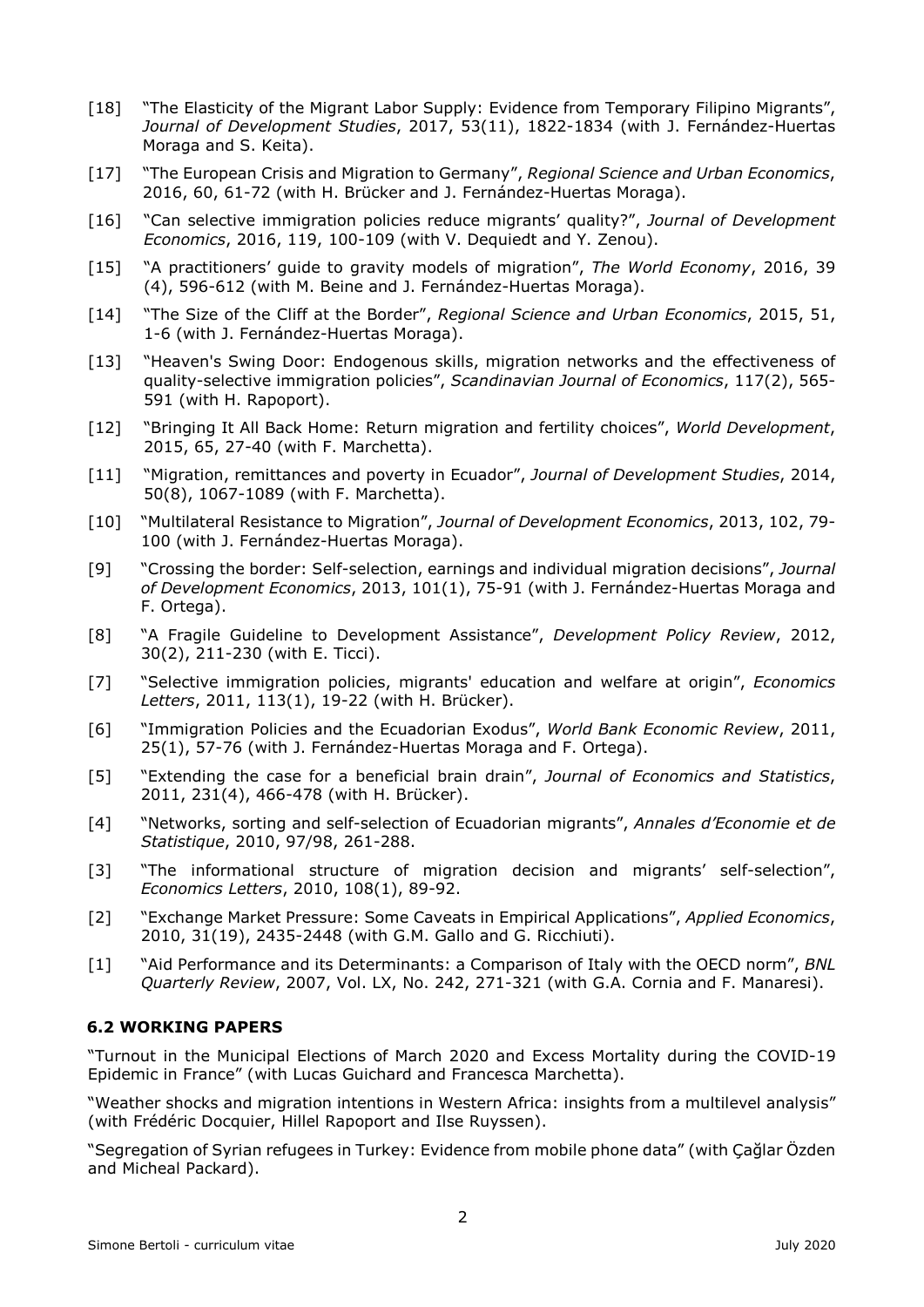"Processing time and the location choice of asylum seekers across European countries" (with Herbert Brücker and Jesús Fernández-Huertas Moraga).

### **6.3 WORK IN PROGRESS**

"Co-residence patterns of the individuals left behind by Mexican migrants: evidence and analytical implications" (with Elsa Gautrain and Elie Murard).

"Border Apprehensions, Salience of Hispanic Identity and Sentences in the US Federal Criminal Justice System" (with Morgane Laouenan and Jérôme Valette).

 "Tell me what you eat, I will tell you who you are. Migrants' integration and big data on food consumption" (with Fosca Giannotti, Riccardo Guidotti, Dino Pedreschi, Hillel Rapoport and Biagio Speciale).

#### **6.4 CONTRIBUTIONS TO BOOKS**

- [2] "Integration of Syrian refugees: insights from D4R, media events and housing market data", in Albert Ali Salah, Alex Pentland, Bruno Lepri and Emmanuel Letouzé (eds.), *Guide to Mobile Data Analytics in Refugee Scenarios*, Springer Nature, 2019, pp.179-199 (with P. Cintia, F. Giannotti, E. Madinier, Ç. Özden, M. Packard, D. Pedreschi, H. Rapoport, A. Sîrbu and B. Speciale).
- [1]"Understanding Highly Skilled Migration in Developed Countries: The Upcoming Battle for Brains", in T. Boeri, H. Brücker, F. Docquier and H. Rapoport (eds.), *Brain Drain and the Brain Gain*, OUP, 2012, pp. 15-183 (with H. Brücker, G. Facchini, A.M. Mayda and G. Peri).

#### **6.5 NON-TECHNICAL PUBLICATIONS**

Elections and the COVID-19, IZA World of Labor – Commentary (June 29, 2020), https://wol.iza.org/opinions/elections-and-the-covid-19-pandemic (with Lucas Guichard and Francesca Marchetta).

Human migration: the Big Data perspective, *International Journal of Data Science and Analytics*, https://doi.org/10.1007/s41060-020-00213-5 (with A. Sîrbu, G. Andrienko, N. Andrienko, C. Boldrini, M. Conti, F. Giannotti, R. Guidotti, J. Kim, C. I. Muntean, L. Pappalardo, A. Passarella, D. Pedreschi, L. Pollacci, F. Pratesi, R. Sharma).

Les Égyptiens de retour des pays du Golfe ont une vision plus conservatrice du rôle des femmes, *De Facto*, IC Migrations, July 2019 (in French).

Migration and households, CERDI website (with E. Murard).

Gravity Models in the Migration and Development Nexus, *Revue d'Économie du Développement*, 2017, 25(3/4), 69-91. (with J. Fernández-Huertas Moraga).

Networks and migrants' intended destination, CERDI website (with I. Ruyssen).

The Effect of Visa Policies on International Migration Flows, *ifo DICE Report* 16 (1), 2018, 38–41 (with J. Fernández-Huertas Moraga)

Is the Mediterranean the New Rio Grande? A comment, *Italian Economic Journal*, 2017, 3(2), 255-259.

Can selective immigration policies reduce migrants' quality?, Vox, December 18, 2015 (with V. Dequiedt and Y. Zenou).

Does return migration influence fertility at home? IZA World of Labor, November 11, 2015.

A practitioners' guide to gravity models of migration, FERDI Policy Brief 102, November 2013 (with M. Beine and J. Fernández-Huertas Moraga).

Social and economic effects of return migration to Egypt, Vox, October 4, 2013 (with F. Marchetta).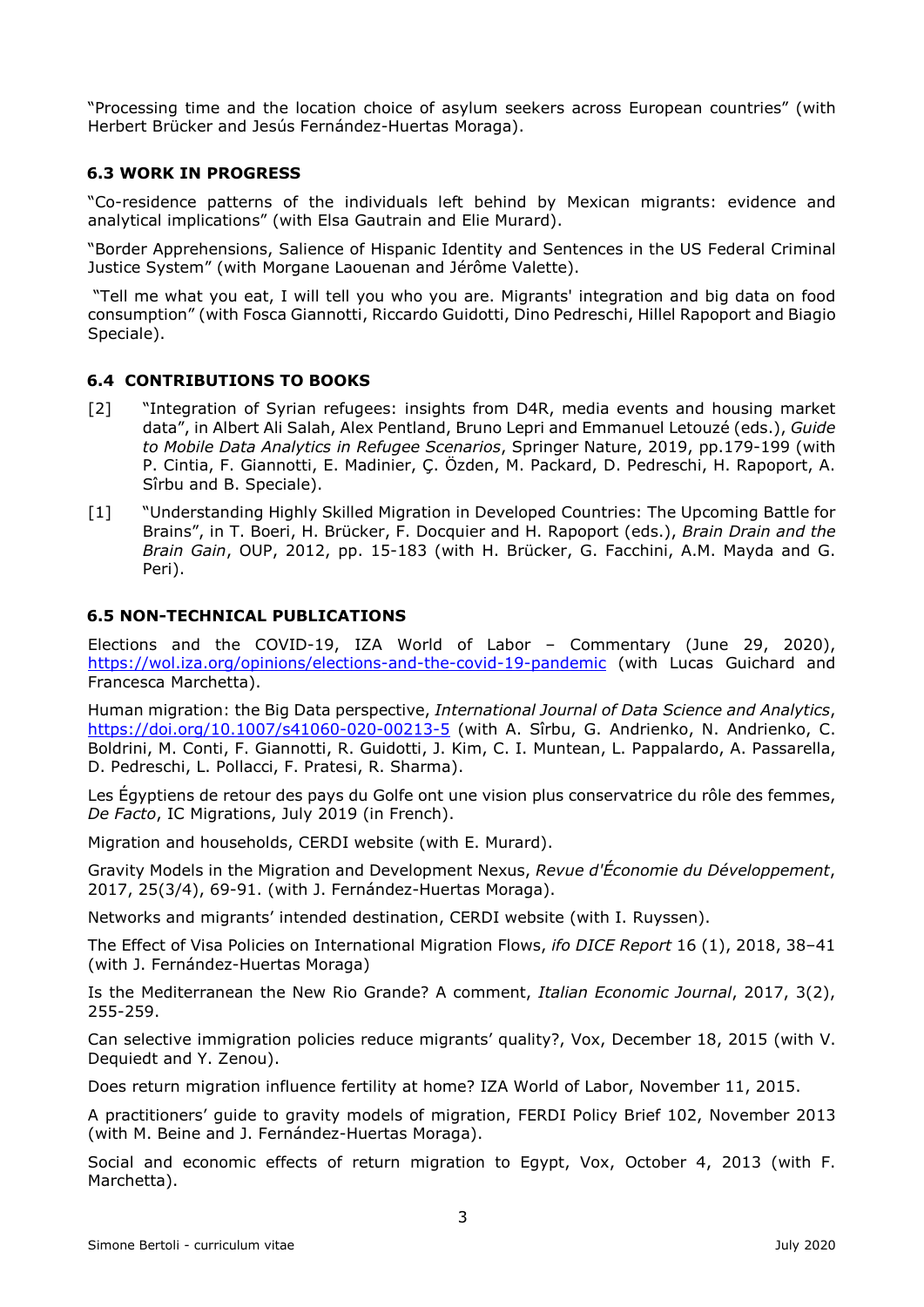Exención de Visados y Flujos Migratorios: la Resistencia Multilateral a la Migración (in Spanish), Nada es Gratis, February 4, 2013 (with J. Fernández-Huertas Moraga).

Visa policies and multilateral resistance to migration, Vox, January 23, 2013 (with J. Fernández-Huertas Moraga).

# **7. MAIN TEACHING EXPERIENCES**

| <b>Graduate level</b> | 2017/18-      | Migration and Development, UCA.             |
|-----------------------|---------------|---------------------------------------------|
|                       | 2017/18-      | Development Microeconomics, UCA.            |
|                       | 2016/17-17/18 | Trade Policies and Economic Growth, UCA.    |
|                       | 2011/12-16/17 | Trade and Development, UdA.                 |
|                       | 2011/12-13/14 | Migration and Development, UdA.             |
| <b>Undergraduate</b>  | 2016/17-17/18 | Microeconomics 3: General Equilibrium, UCA. |
|                       | 2014/15-17/18 | International Trade 1, UCA.                 |

# **8. PhD STUDENTS**

#### **8.1 Current PhD students**

Lucas Guichard (since January 2017, co-supervised with Herbert Brücker); Elsa Gautrain (since October 2018, co-supervised with Flore Gubert); Aubin Vignoboul (since October 2019, cosupervised with Grégoire Rota-Graziosi).

#### **8.2 Former PhD students**

Sekou Keita (2012-2016, co-supervised with Vianney Dequiedt; first job: researcher, IAB, Nuremberg), Jérôme Valette (2014-2017, co-supervised with Jean-Louis Combes; first job: assistant professor, CES, Université Paris 1).

# **9. DISSERTATION COMMITTEES**

2019: Paul Dutronc-Postel (PSE); Aregawi Gebremedhin (University of Venice Ca' Foscari); 2018: Alice Milivinti (Université de Genève); 2017: Tatiana Martinez Zavala (Université Lumiére Lyon-2); Nelly El-Mallakh (Université Paris-1); Alellie Sobreviñas (IOB, University of Antwerp); 2014: Lucia Ferrone (University of Florence); Raffaele Bertini (University of Florence); 2013: Jean-Noël Senne (PSE).

#### **10. EVENTS ORGANIZED**

[6] Organizer of the on-line seminars on The Economics of Migration since April 2020, in collaboration with Michel Beine, Frédéric Docquier, Jesús Fernández-Huertas Moraga, Çağlar Özden, Giovanni Peri and Hillel Rapoport, https://sites.google.com/view/the-economics-ofmigration; [5] 17<sup>th</sup> EUDN PhD Workshop, CERDI (October 2018); [4] Fourth Workshop on the Economics of Migration, IAB, Center for Population Studies and CERDI, Nuremberg (May 2018); [3] Tenth Migration and Development Conference, World Bank and Agence Française de Développement, CERDI (June 2017); [2] GDRI Workshop on International Migration, CERDI (November 2015); [1] Conference on "International labor mobility and inequality across nations", organized by the CERDI, IRES and FERDI, Clermont-Ferrand (January 2014).

#### **11. CONFERENCES**

#### **Keynote lectures**

[3] 60<sup>th</sup> Annual Conference of the Italian Economic Association, Palermo (October 2019); [2] Third Workshop on the "Economics of Migration", Southampton (May 2017); [1] Arnoldshain Seminar XI, Antwerp (June 2013).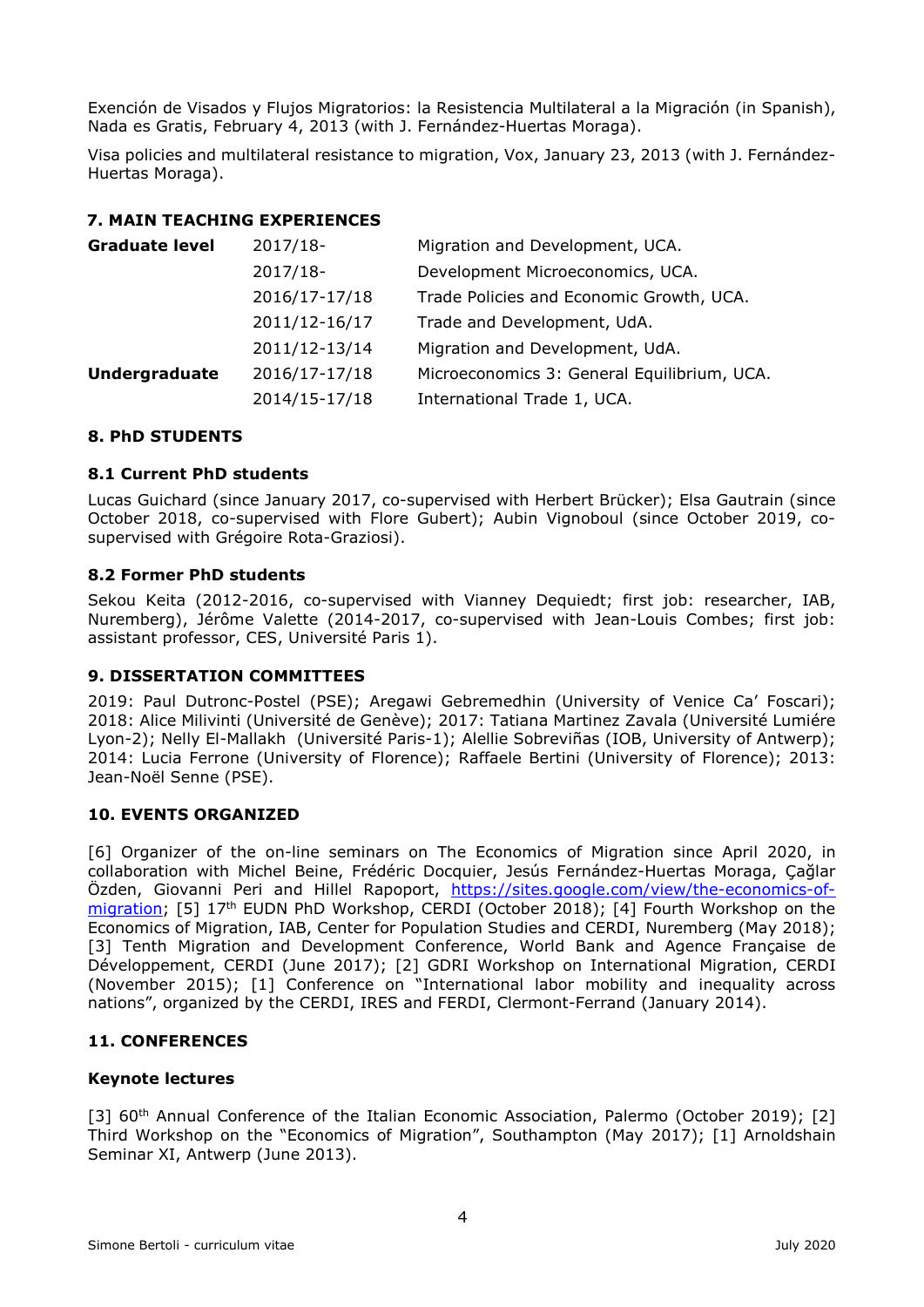### **Participation**

[40] Research Conference on Forced Displacement, UNHCR-World Bank Joint Data Center, Copenhagen (January 2020); [39] Ninth CEPII-OECD Annual Conference on Immigration in OECD countries, OECD, Paris (December 2014); [38] Twelfth Migration and Development Conference, World Bank and Agence Française de Développement, Universidad Carlos III de Madrid (June 2019) [37] D4R (Data for Refugees) Challenge Workshop, Boğaziçi University, Istanbul (January 2019); [36] IZA-CREA Workshop "Gravity Equations in International Economics: When Trade Meets Migration", CREA, University of Luxembourg (November 2018); [35] GDRI Conference on International Development Economics, Clermont-Ferrand (November 2018); [34] Tenth Migration and Development Conference, World Bank and Agence Française de Développement, CERDI (June 2017) [33] Immigration Observatory First Annual Conference, Centro Studi Luca d'Agliano, Turin (February 2017); [32] GDRI Conference on International Development Economics, Clermont-Ferrand (November 2016); [31] Big Data and Migration, CEPII and PSE, Paris (October 2016); [30] SoBigData Workshop, Hannover (September 2016); [29] Ninth Migration and Development Conference, World Bank and Agence Française de Développement, EUI, Florence (June 2016); [28] BGSE Summer Forum, Migration Workshop , Barcelona (June 2016); [27] Second SITES/IDEAs Annual Conference, Florence (September 2015); [26] ENSAI Workshop on "Economics of Immigration", Rennes (May 2015); [25] Fourth CEPII-OECD Annual Conference on Immigration in OECD countries, OECD, Paris (December 2014); [24] Seventh Migration and Development Conference, Center for Global Development, World Bank and Agence Française de Développement, IMI, Oxford (June 2014); [23] 62nd AFSE Annual Meeting, Aix-en-Provence (June 2013); [22] Journées de Microéconomie Appliquée, Nice (June 2013); [21] INFER Conference, Orléans (May 2013); [20] Sixth Migration and Development Conference, Center for Global Development, World Bank and Agence Française de Développement, Ifrane (May 2013); [19] Second CEPII-OECD Annual Conference on Immigration in OECD countries, OECD, Paris (December 2012); [18] Third TEMPO Conference on International Migration, IAB, Nuremberg (October 2012); [17] Fifth Migration and Development Conference, Center for Global Development, World Bank and Agence Française de Développement, Paris (June 2012); [16] 11th Journées Louis-André Gérard-Varet, Marseille (June 2012); [15] Journées de Microéconomie Appliquée, Brest (June 2012); [14] EU and US Immigration Systems: Shared Challenges, EUI and Migration Policy Institute, Brussels (June 2011); [13] Fourth Migration and Development Conference, World Bank and Agence Française de Développement, Center for International Development, Harvard (June 2011); [12] Final TOM Conference, Venice International University (September 2010); [11] Third Migration and Development Conference, World Bank and Agence Française de Développement, Paris (September 2010); [10] TOM Workshop "Frontiers of Migration Research, University of Bamberg (July 2010); [9] Fourth INSIDE Workshop, Institut of Economic Analysis, Barcelona (June 2010); [8] Migration and Economic Development: Insights from Original Surveys, Centro Studi Luca D'Agliano, San Casciano (February 2010); [7] "Brain Drain and Brain Gain", XI European Conference, Fondazione Rodolfo de Benedetti, Pisa (May 2009); [6] "Financial Markets, Adverse Shocks and Policy Responses in Fragile Countries", Accra (May 2009); [5] Second Conference on "Transnationality of Migrants", Louvain La Neuve (January 2009); [4] First Migration and Development Conference, World Bank and Agence Française de Développement, Lille (June 2008); [3] "Improving the functionality of markets: micro and macro scenarios", Lecce (May 2008); [2] "The International Firm: Access to Finance and Organisational Modes", Centro Studi D'Agliano, Milan (February 2009); [1] First Conference on "Transnationality of Migrants", Riga (October 2007).

# **12. INVITED SEMINARS**

2020: LISER (scheduled); Institute Convergences Migrations; 2019: Heriot-Watt University, Edinburgh; UNU-WIDER; University of Glasgow; Université Paris 1 Panthéon-Sorbonne; World Bank; 2018: IRES, UCLouvain; University of Florence; 2017: IZA; Paris School of Economics; Nova School of Business and Finance, Lisbon; LISER, Luxembourg; 2015: University of Southampton; 2014: University of Rennes; Paris School of Economics; 2013: Graduate Institute for International and Development Studies; ISS, European University Rotterdam; 2012: IRES, UCLouvain; CREA, University of Luxembourg; 2011: University of Florence; European University